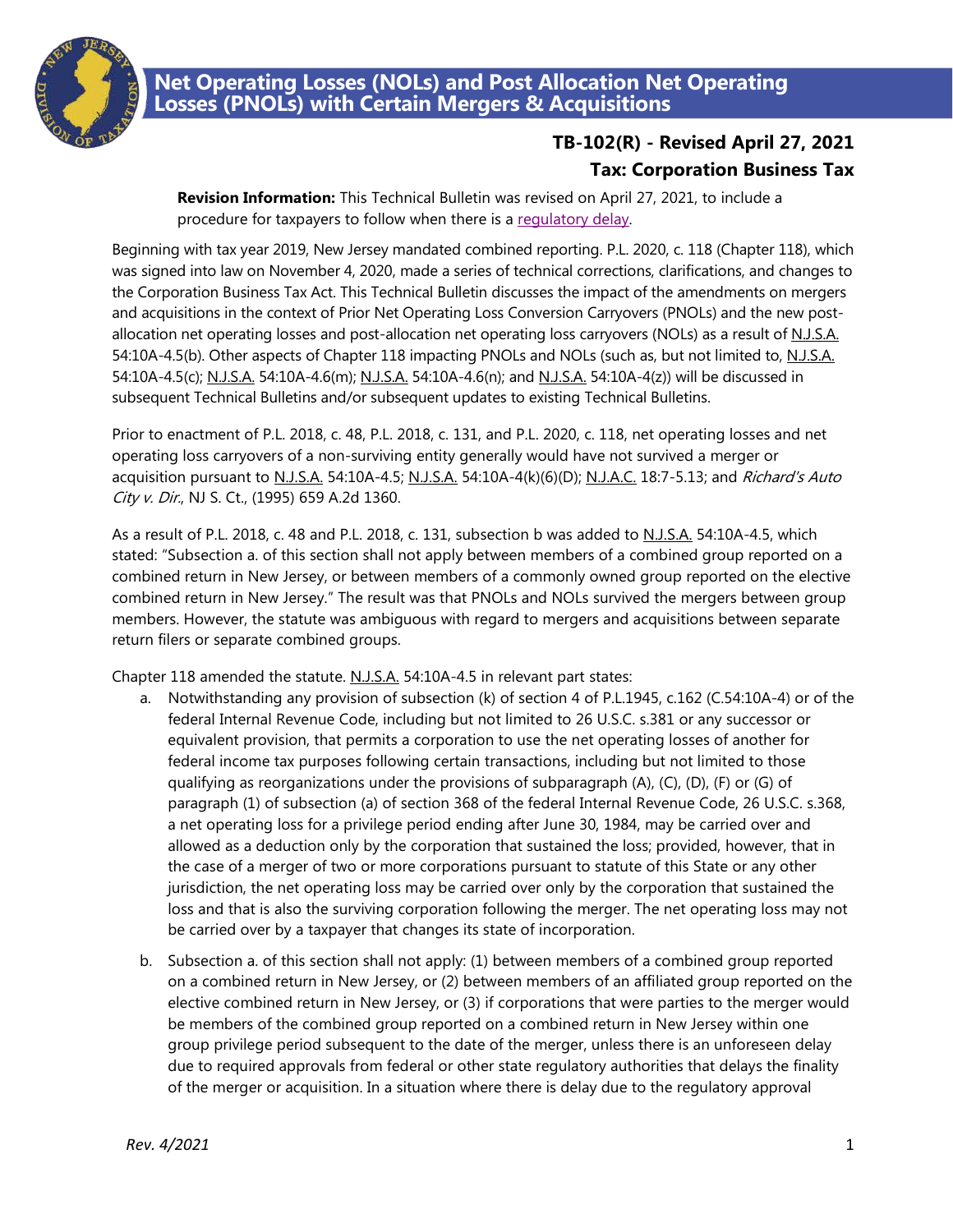requirements of federal or other state regulatory authorities, the corporations may petition the director, in a form and manner prescribed by the director, documenting that the corporations' plan to be a combined group filing a New Jersey combined return upon approval of the merger or acquisition by the federal or other state regulatory authorities. Within 180 days of approval by the federal or other state regulatory authorities of the merger or acquisition, the corporations shall notify the Division of Taxation of the approval and the director shall issue a stamped certificate of attestation attesting that the net operating loss carryovers are not extinguished. The provisions of this paragraph (3) shall only apply to mergers and acquisitions occurring on or after the effective date of P.L. 2020, c. 118 (C.54:10A-5.46 et al.) and shall not apply to a binding agreement in effect prior to the effective date of P.L. 2020, c. 118 (C.54:10A-5.46 et al.).\*

 $*$  Meaning the provision only applies to mergers and acquisitions that closed on or after the date that Chapter 118 was signed into law (November 4, 2020).

**For mergers entered into for privilege periods ending on and after July 31, 2019, and entered into before November 4, 2020 –** For mergers and acquisitions between members of a group that already file a New Jersey combined return together, PNOLs and NOLs survive the merger or acquisition. For mergers and acquisitions involving entities that had not previously filed a New Jersey combined return together, PNOLs and NOLs may survive post-merger/acquisition depending on the facts and circumstances and whether the corporations (or separate combined groups) subsequently file a New Jersey combined return together.

**For mergers and acquisitions occurring on or after November 4, 2020 –** PNOLs and NOLs survive the merger or acquisition if the parties to the merger or acquisition are, or will be, members of the combined group reported on a New Jersey combined return within the first group privilege period subsequent to the date of the merger. This means that if there is a merger or acquisition in Year 1 between two corporations (or two combined groups) that had not previously filed New Jersey combined returns together, the corporations/combined groups must file a New Jersey combined return together no later than for the Year 2 privilege period in order for the PNOLs and NOLs to survive the merger or acquisition.

<span id="page-1-0"></span>**Regulatory Delay Situations.** N.J.S.A. 54:10A-4.5(b)(3) provides a procedure for situations where there is delay in the approval requirements by federal or state regulatory authorities (other than the Division of Taxation). In such situations, the corporations must notify the Director documenting that the corporations' plan to be a combined group filing a New Jersey combined return upon approval of the merger or acquisition by the federal or state regulatory authorities. Once the acquisition of merger is approved by the federal or other state regulatory authorities, the corporation has 180 days to notify the Division of Taxation of the approval. Then, the Director will issue a stamped certificate attesting that the PNOLs and NOLs are not extinguished. Only certificates with the raised seal of the Director of the Division of Taxation are valid approved certificates.

To satisfy the notification requirements and to receive the stamped certificate of attestation attesting that the PNOLs and NOLs are not extinguished, complete the appropriate sections of [Form CBT-M](https://www.nj.gov/treasury/taxation/pdf/pubs/corp/cbtm.pdf) and send it to:

New Jersey Division of Taxation Grants & Credits Unit PO Box 269 Trenton NJ 08695-0269

The Division of Taxation is in the process of drafting regulations addressing the topics covered by this Technical Bulletin.

**Note:** A Technical Bulletin is an informational document that provides guidance on a topic of interest to taxpayers and may describe recent changes to the relevant laws, regulations, and/or Division policies. It is accurate as of the date issued. However, taxpayers should be aware that subsequent changes to the applicable laws, regulations, and/or the Division's interpretation thereof may affect the accuracy of a Technical Bulletin.